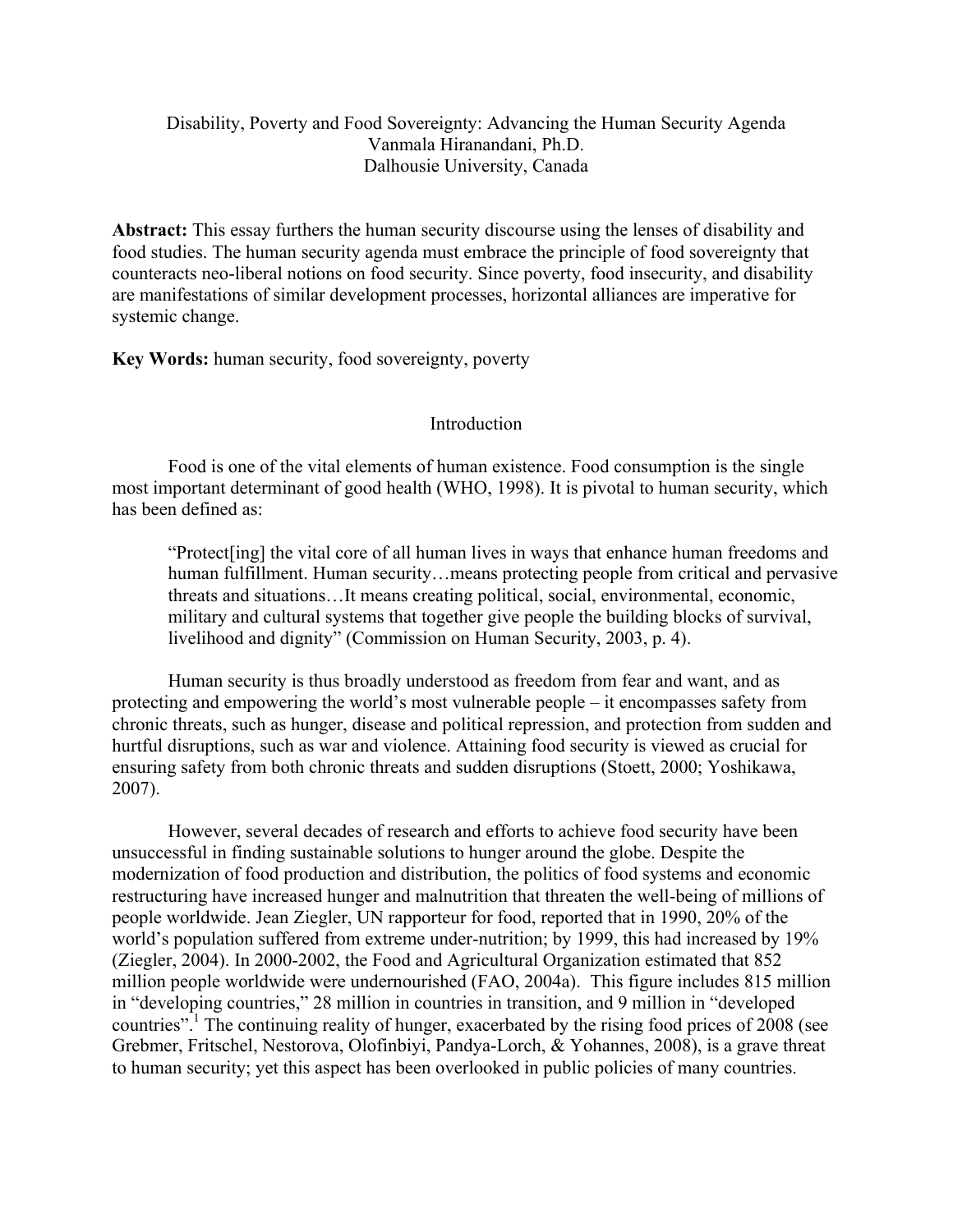Furthermore, most literature on food security has lacked a disability perspective. Extant studies on disability and food security have been limited to the fields of medicine and nutrition that largely view "disability" from a medical model as a deficit or a problem inherent in the individual. While this health science perspective is significant to understand the interrelations between chronic illness, impairment and malnutrition, it is inadequate to address the wider socioeconomic disparities that affect the livelihoods, opportunities and self-determination of disabled persons.

The purpose of this essay is to further the agenda of human security using the lenses of disability rights and food studies. The notion of "food security" within the concept of human security will be further elaborated, followed by a brief review of the literature on the relationships between food security, disability and poverty. Using the social model of disability, the paper contends that since disability is a social construction, it is imperative to examine and address societal structures that cause disability in the first place. Similarly, it is argued that poverty does not exist as an *a priori* condition – rather, it signifies socio-political and economic processes in the development agenda, which emanate from the hegemony of neo-liberal ideology that believes in unfettered economic growth. Further, the essay makes a case for expanding the idea of human security to include the principle of food sovereignty, which provides a sound alternative to the neo-liberal idolatry that belies the discourse on food security. It is contended that food sovereignty is imperative to attain freedom from hunger and indignity, particularly from the perspective of disabled people, $<sup>2</sup>$  the majority of whom reside in rural areas in</sup> "developing countries." Finally, the paper suggests some ways ahead for the human security agenda making a case for the disability movement to ally with grassroots movements of other marginalized groups because poverty, disability, and various forms of social exclusion are symptoms of similar processes.

## Food Security and Human Security

The most commonly used definition, first put forth by the Rome Declaration on World Food Security and the World Food Summit, describes food security as "a situation in which all people at all times have physical and economic access to sufficient, safe and nutritious food to meet their dietary needs and food preferences for an active and healthy life" (FAO, 1996). The significance of food security is evident from the fact that malnutrition remains the world's most serious health problem and the single biggest contributor to child and maternal mortality. Six million children under the age of five die each year because of hunger (FAO, 2000). Nearly onethird of children in the "developing world" are either underweight or stunted (World Bank, 2006). Many malnourished children suffer from lifelong physical and cognitive impairments.

The prevalence of hunger and malnutrition around the globe continues to foster discussions and research on food security and poverty. In recent years, poverty reduction work has been guided by the Millennium Development Goals (MDGs) published by the United Nations (2000). The first MDG is to reduce by half, between 1990 and 2015, the proportion of people whose income is less than one dollar a day. The second target is to halve, between 1990 and 2015, the proportion of people who suffer from hunger. Clearly, the issue of food security remains central to the attainment of MDGs.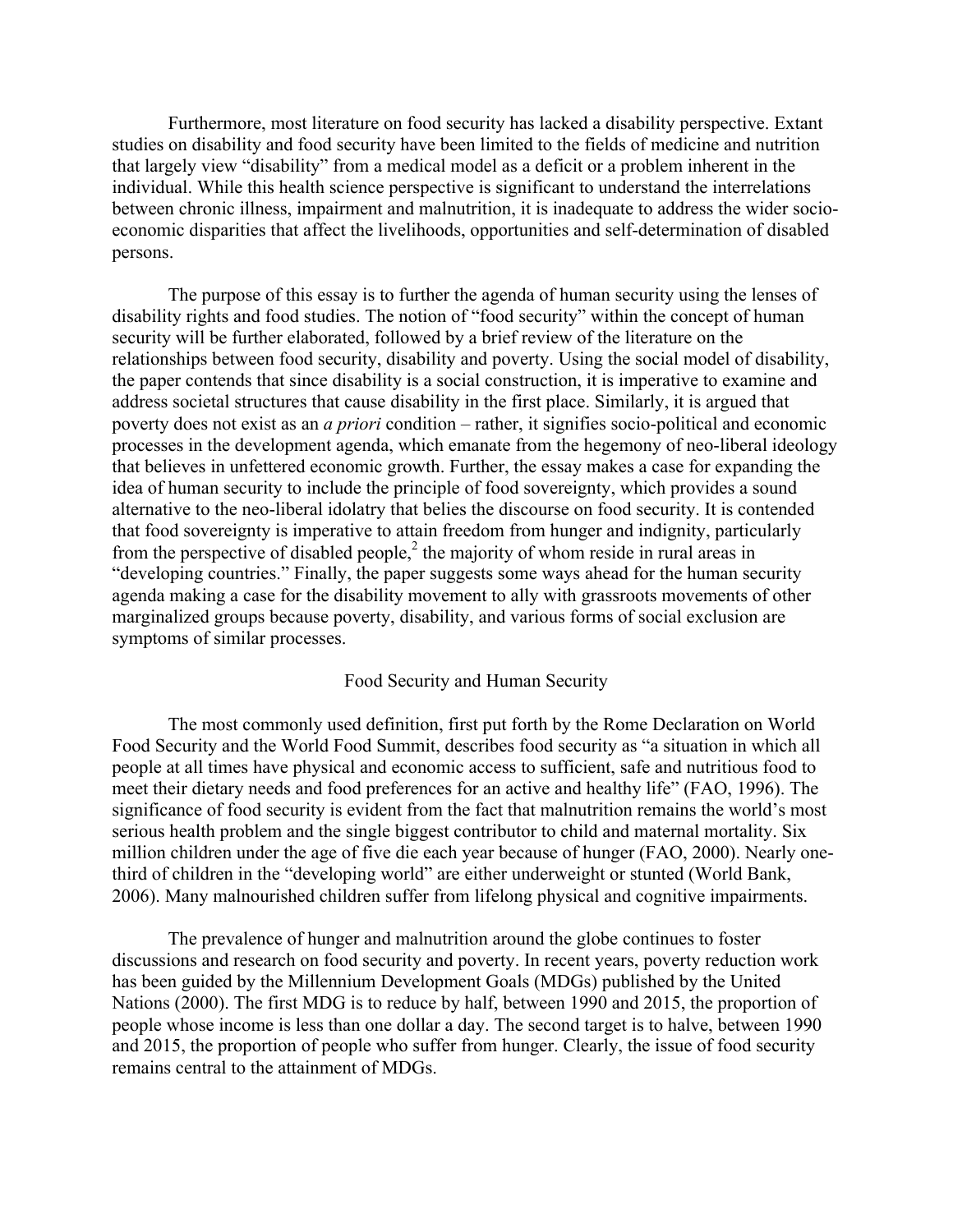While food security studies have gathered momentum in recent decades (see Hiranandani, 2008), most research on disability and access to food is restricted to disease and impairment effects of undernourishment (e.g., Gordeuk & Boelaert, 2002; Kadiyala & Gillespie, 2004). Malnutrition is viewed as a major cause of disability. For instance, Helander (1993) underscores that one way to prevent disability is to ensure adequate nutrition. However, this contention does not address socio-economic inequalities that lead to malnutrition in the first place. Most studies assume that "disability" is a limitation within the individual and that food insecurity is a result of material hardships and income poverty due to the disabled person's functional limitations that prevent or hinder their participation in the economy (see Armour  $\&$ Pitts, 2006; Canadian Council on Social Development, 2003). This paper turns next to a discussion of the nexus between disability and poverty that has been the focus of much mainstream disability and development literature.

## Disability, Poverty and Development Work

Disability and poverty are said to be inextricably linked. In developed and developing countries alike, people with disabilities are more likely to be poor than their non-disabled counterparts (FAO, 2004b). As Albert, McBride, & Seddon (2002) illustrate, poor people are much more likely to live in unhealthy conditions and to have inadequate access to clean water, sufficient nutrition and affordable health care. Conversely, impairment can lead to poverty and social exclusion and foster financial dependency on handouts, the state and the extended family. Thus, the relationship between poverty and disability has been posited as a vicious circle.

This poverty-disability axis adopted by most studies views food insecurity as a result of poverty, cutbacks to income assistance, inadequate wages, unemployment etc, but fails to address employment barriers, inaccessible services, social organization and attitudes that restrict opportunities and livelihoods of disabled persons. While it is true that "disability" is a major cause of global poverty on par with gender discrimination and the denial of human rights (Durham, 2002), societal factors such as prejudice and discrimination are more significant in eliminating poverty than a limited focus on the individual's functional limitations and economic capabilities. In "developing countries," people with physical and cognitive variations are often seen as most disadvantaged by others in their local communities. A survey of literature by Elwan (1999) shows that being "disabled" was ranked at the top of a list of fourteen "ill-being" criteria in Asia and Africa – becoming widowed and lacking land were ranked as second and third respectively. Individuals with disabilities are often the victims of negative attitudes and are subject to stigmatization, neglect, deterioration of physical condition or onset of secondary conditions, and even starvation (see Mander, 2008 for a poignant study). Exclusion and marginalization reduce their opportunities to contribute to the household and community thereby augmenting the risk of poverty.

Enhancing equity for people with disabilities and changing society's attitudes is imperative to end the poverty-disability cycle and enhance food and human security. Disability studies and the social model of disability have major implications for poverty reduction work. As Yeo (2005) states, "[I]f the problem emanates from society itself then what is needed is to change society not the individual. If society were constructed in a more egalitarian, inclusive manner then both poverty and the exclusion of disabled people could be addressed" (p. 6). The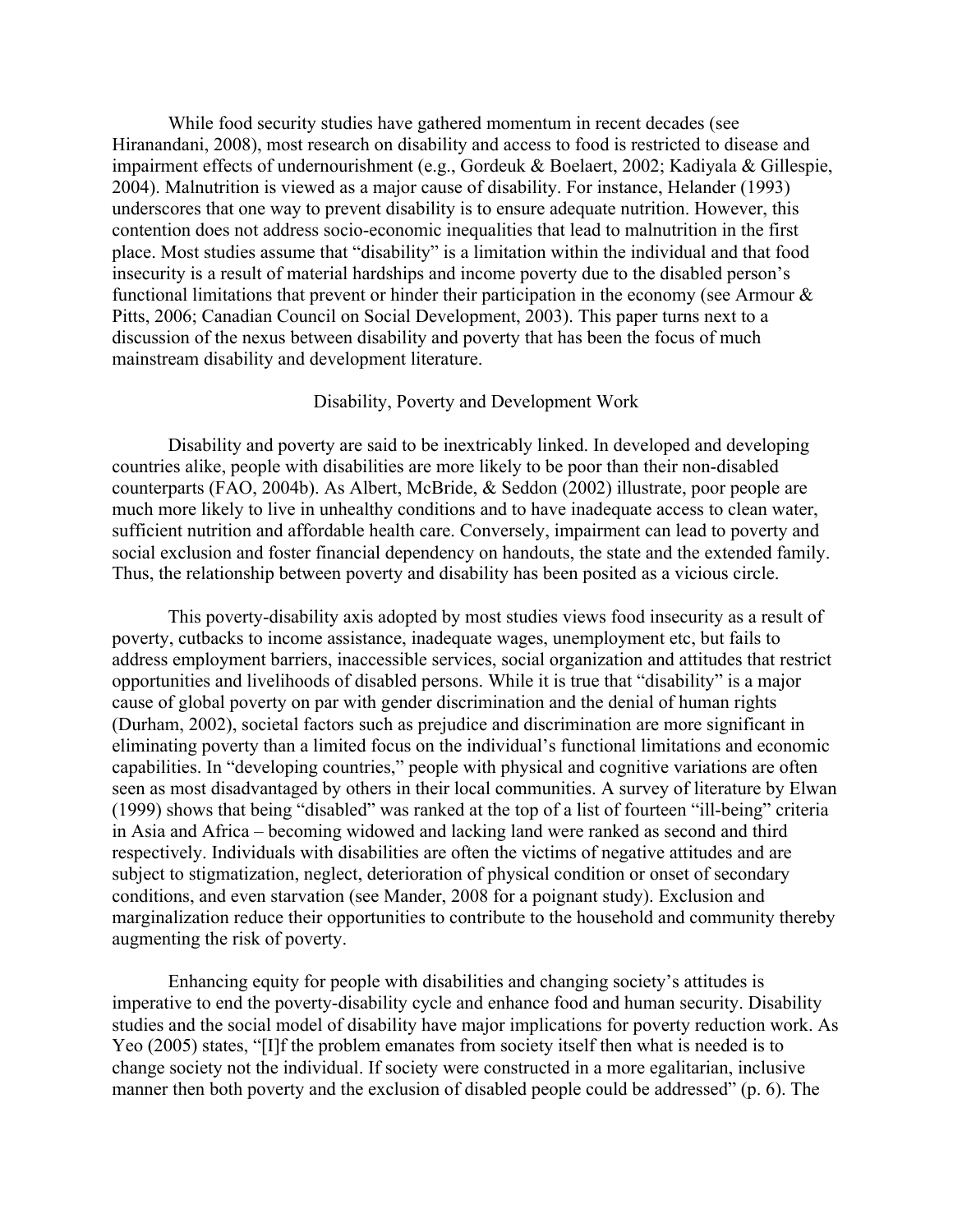social model, thus, offers a powerful framework for comprehending and tackling the complex issues of disability and poverty. It posits disability as a crosscutting societal theme necessitating policy focus on reducing social exclusion.

The Need for Alternative Conceptions of Poverty

Just as disability is not simply a matter of bodily variations but is caused by social exclusion, poverty too is not merely a matter of incomes that are inadequate to meet basic needs. The Poverty Assessment Study Report (1995) mentions that:

"Poverty is above all a symptom of imbedded structural imbalances, which manifest themselves in all domains of human existence. As such, poverty is highly correlated with social exclusion, marginalization, vulnerability, powerlessness, isolation and other economic, political, social and cultural dimensions of deprivation…It results from limited or no access to basic infrastructure and services, and is further compounded by people's lack of access to land, credit, technology and institutions and to other productive assets and resources needed to ensure sustainable livelihoods" (as cited in Dube & Charowa, 2005, p. 9).

It is clear, then, that poverty is not separate from the rest of society; it is an inevitable consequence of the way society is organized. However, hitherto most anti-poverty work has occurred within the framework of explaining poverty as a lack of something – this prevents altering socio-political and economic processes that produce and reproduce poverty. Green & Hulme (2005) observe that recommendations for reducing or eliminating poverty remain focused on the poor who must increase their incomes or be incorporated through inclusion policies. Poverty is conceptualized in terms of how "institutions" work or not to reduce poverty, rather than questioning their underlying ethos that cause poverty.

The larger issue, from the perspective of disabled people, is their exclusion from the development agenda and the paradigm of economic growth and free market economy that drive the development agenda. Yet, the world's most powerful countries have routinely held that the complex problem of poverty can be solved only by *economic growth*. We are taught to believe that growth and development are virtually synonymous - that economic growth will "trickle down" and automatically lead to greater prosperity for all (Gershman & Irwin, 2000). Such consensus prevails although this assumption has been disproven even in the USA, where relatively robust economic growth until recently occurred alongside a flagrant erosion of the quality of life for many citizens.

The indicators of economic growth include Gross National Product (GNP) and Gross Domestic Product (GDP), which are accounting procedures used to assess the value of goods and services produced in an economy (Gershman & Irwin, 2000). However, these measures tell us nothing about the distribution of wealth - that is, whether the benefits of growth are shared widely among the population or are restricted to a few elite. Furthermore, both the GNP and the GDP register products only if they are sold, not if they are distributed without charge (Yeo, 2005). For instance, privatization of water places a monetary value on water and therefore raises GNP, yet it renders water unaffordable to the poorest, including disabled people.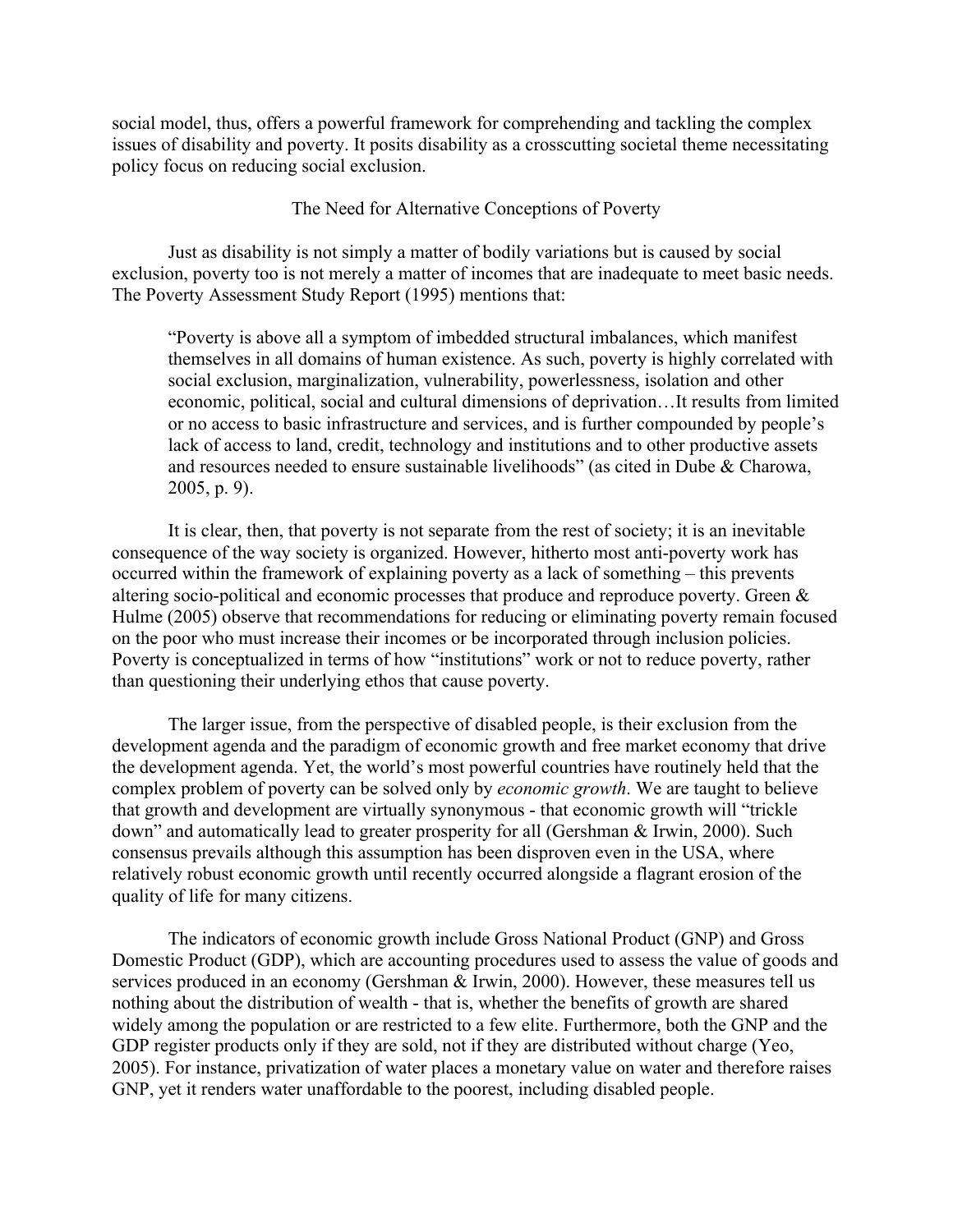Following the fall of the Soviet Union, a neoliberal orthodoxy asserted itself in policy circles that led to the identification of development with economic growth under free market conditions. Neo-liberalism believes that state intervention is an obstacle to economic growth because it creates inefficiency and market distortions. Therefore, government expenditures should be reduced, allowing provision of services through the private sector that is more efficient due to profit incentives (Gershman & Irwin, 2000). These principles have lead to privatization of health and social services, education, transport and, increasingly, water and food provision in many parts of the world. Neo-liberalism undergirds most national and international development work around the world, particularly that espoused by the World Bank.

Neo-liberalism has major implications for disabled persons. For instance, Yeo (2005) cites the example of Chile that has been called the "social laboratory" of neo-liberal policies of free market economy and cutbacks to government expenditures. Disability rights occupy a backseat in Chile – indeed, Yeo (2005) informs us that for 25 years disabled children have been portrayed in pathetic ways to appeal for donations in annual telethon media shows. Multinational corporations, such as Nestle and McDonalds, sponsor the telethons that are viewed as the country's most important effort for disabled children. While this boosts the image and sales of corporations, it reinforces the pity/charity model and does nothing to improve the rights of disabled people.

Even the Human Security Report does not question the paradigm of neo-liberalism: it views markets and economic growth as imperative for human security, while espousing safeguards to ensure more equitable distribution of the benefits of market economy (see Commission on Human Security, 2003). This perspective overlooks the irrefutable evidence that land, water and environmental degradation is caused by unbridled neo-liberalism (Gershman & Irwin, 2000) - the brunt of these costs is borne by poor people and disabled people in the "developing world."

### Neo-Liberalism and Food (In)security

The paradigm of market economy views food as a commodity, rather than a right. Millions of people are excluded from consuming this "commodity" simply because they lack the purchasing power to buy it. Recent worldwide hikes in prices of basic foods have spiraled hunger and malnutrition and led to food riots in several countries resulting in political instability (EPW, 2008). According to the Commission on Human Security (2003), people's access to food is affected by inequitable distribution of food, environmental degradation, natural disasters and conflicts. However, the Commission's report overlooks that food security is closely associated with the state of agriculture. The pivotal importance of agriculture in the fight against hunger and poverty lies in the fact that around 2.5 billion people around the globe rely on agriculture as their primary source of income (Egziabher, 2003; IATP, 2005). In India, roughly 700 million of the country's one billion people depend on the agricultural sector for their livelihood (Coleman, 2003). Because agricultural resources play an indispensable role for the livelihoods of the majority in developing countries, any changes in agricultural policies can trigger an impact on rural livelihoods and food security.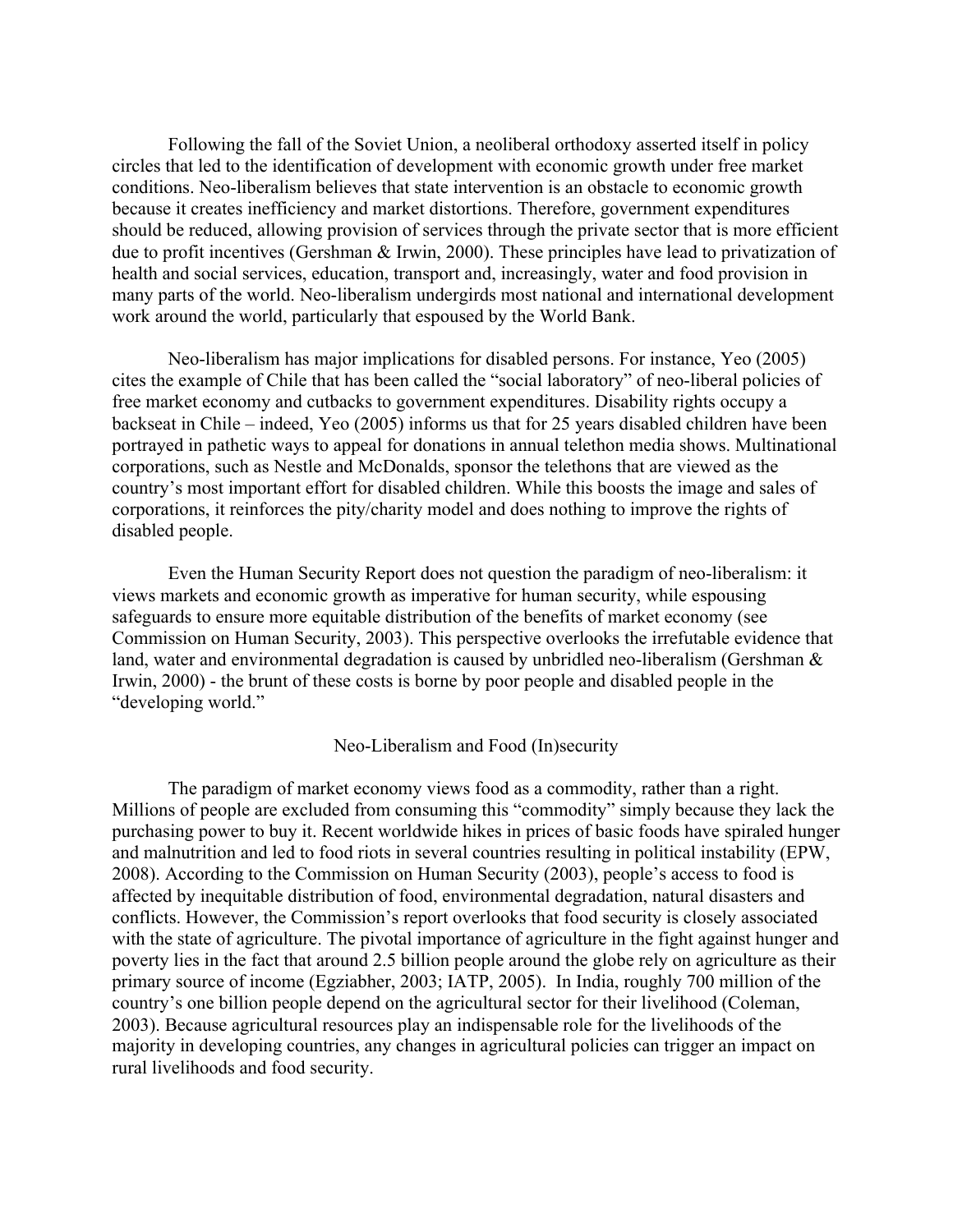In several countries that gained independence from colonialism, food security was a central objective of economic planning. However, in recent decades neo-liberal globalization in the form of international rules that encompass trade liberalization, privatization, and the use of genetically engineered seeds have transformed agricultural practices and rural livelihoods everywhere (Desmarais, 2002; Madeley, 2002; Rosset, 2006).<sup>3</sup> Trade and seed patenting policies, such as the Agreement on Agriculture (AoA) and the Trade-related Aspects of Intellectual Property Rights (TRIPs) have forced "developing countries" to open their agricultural sector to global agribusinesses and to replace traditional farm-saved seeds with genetically engineered seeds (which are non-renewable and thus require re-purchase for each growing season). Trade treaties have caused cheap and subsidized food to flood international markets, thereby devastating local small-scale farmers (IATP, 2006, Madeley, 2002; Rosset, 2006). In India, evidence suggests that tens of thousands of small-scale and subsistence farmers have been pushed off the land (Sharma, 2000). Besides, with the decline in rural credit by nationalized banks, farmers are forced to borrow loans at exorbitant interest rates from private moneylenders (Hardikar, 2006). Countries such as India have witnessed an epidemic of farmer suicides since 1997 (Jeromi, 2007; Sainath, 2007a, 2007b).

Furthermore, a handful of transnational companies have gained increasing control over global food and water supplies, yet there is no system to ensure their accountability (FAO, 2004a). Agri-food corporations Cargill and Pepsico now control 70 percent of the world food trade. Cargill itself accounts for 60 percent of the world trade in grains (Shiva, 2004a). Smallholders, including disabled farmers, who cannot compete with huge corporations fail to get access to the global marketplace and thereby face the risk of being excluded from the food system both as producers and consumers. FAO (2004b) notes that disabled farmers increasingly have inadequate access to means of production such as land, water, inputs and improved seeds, appropriate technologies and farm credit. Yet, the Commission on Human Security (2003, p. 78) promotes international trade as a crucial tool for development, although it acknowledges the inherent double standards of the global trade system that allows "developed countries" to maintain their subsidies for local producers while demanding that "developing countries" dismantle their protections.

## Moving Beyond Neo-liberalism: Towards Food Sovereignty

The current concept of human security maintains that it is concerned with "safeguarding and expanding people's vital freedoms" (Commission on Human Security, 2003, p. iv). Yet, people's freedom to save seeds and grow their own food is being taken away through international trade treaties. The existing denotation of "food security" is indifferent to questions such as who produces food, how and under what conditions. As Patel, Balakrishnan, and Narayan (2007) argue, the most commonly used definition of food security put forth by the Rome Declaration on World Food Security (FAO, 1996) is compatible with an economy in which everyone eats McDonalds' burgers, while the fast food chain extinguishes small-scale farmers and ravages the planet by its ecological footprint – and yet, is perceived to contribute to "economic growth." Food security, perceived solely in terms of access to food, is congruent with neo-liberal policies that militate against basic human rights.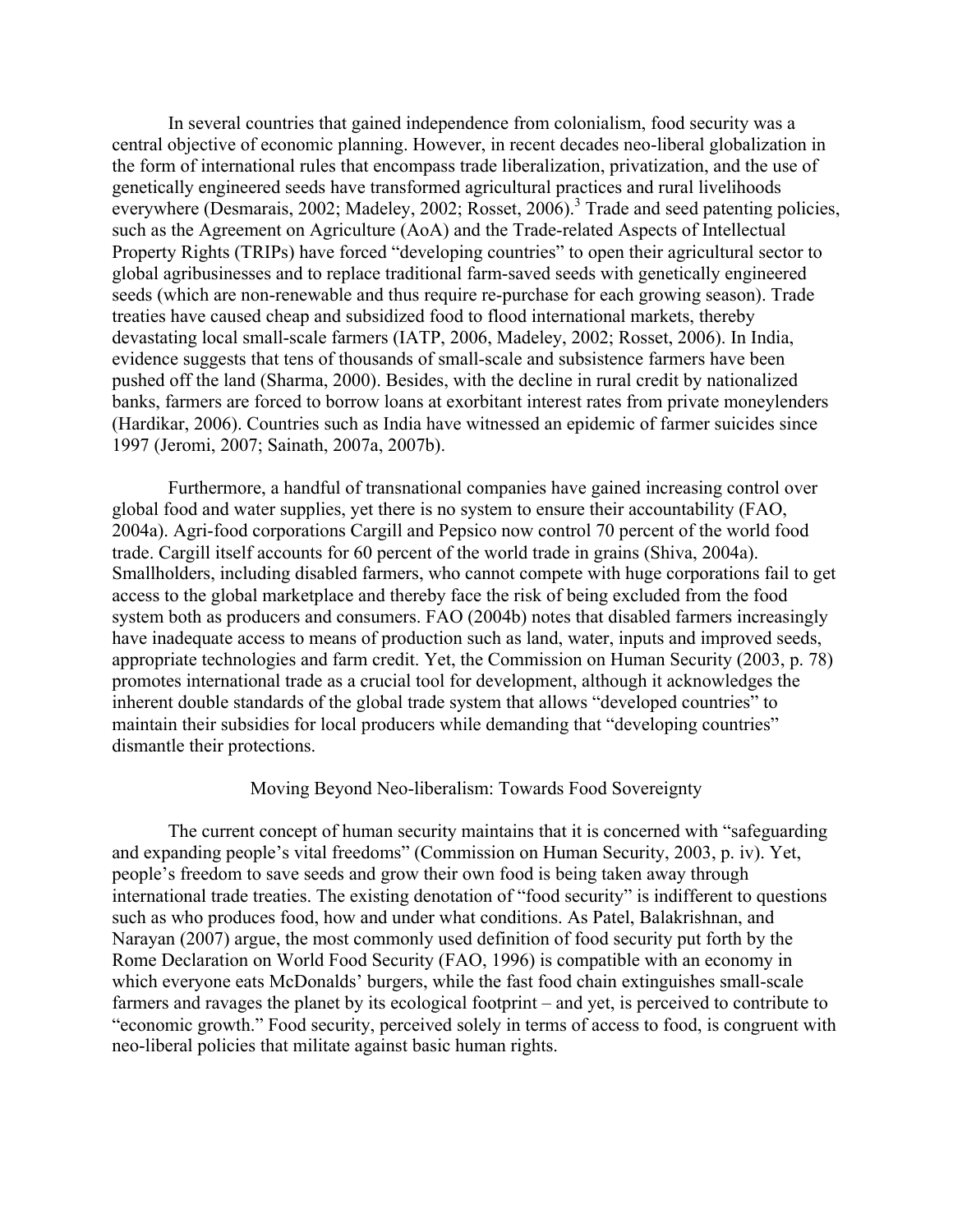In 1996, Via Campesina, the largest international farmers' association, put forth the concept of *food sovereignty* in reaction to the increasing (mis)use of the term "food security." *Food sovereignty* is in stark contrast to the neo-liberal approach that argues the best way to achieve food security in "developing countries" is to import cheap food from "developed countries," rather than producing locally. Via Campesina argues that cross-border agricultural trade only contributes to more poverty, marginalization and hunger (Starr, 2005). Food sovereignty defies the neo-liberal approach and focuses on local autonomy, local markets and community action. Via Campesina insists family farmers in the global South and North do not need access to global markets; all they need is access to their *local* markets (Desmarais, 2002). To this end, the most important step to attain food sovereignty is to protect farmers against trade treaties that benefit only multinational corporations that control the World Trade Organization and trade agreements in its ambit. Food sovereignty advocates an alternative trade model where national policies enable farmers to access their local markets and to trade only the surplus food (that too bilaterally) rather than producing primarily for export. Via Campesina calls upon governments to protect the access of peasants and landless people to land, water, seeds, and credit. Food sovereignty, therefore, emphasizes the need for land reforms, removing restrictions on the use of farm-saved seeds, and safeguarding water as a public good to be sustainably distributed. Food sovereignty brings together farmers of "developing" and "developed" countries by linking social struggles of millions of rural people who have been driven off their land by corporate control of the food chain. It insists on agriculture whose central concern is human beings, rather than profit. Thus, food sovereignty is a solid alternative to mainstream thinking on food security.

However, disability issues have been overlooked even within the food sovereignty paradigm. Organizers of conferences on food studies rarely consider accessibility issues for disabled people. Via Campesina has instituted women's forums (Desmarais, 2002), but deliberations on disability are lacking. Nonetheless, disability and food sovereignty movements have the potential to inform each other. Both food sovereignty and disability studies/social model call for systemic change – both embody humanist principles of dignity, individual and community sovereignty, and self-determination.

#### Imagining Alternative Futures

Neo-liberalism, with its tenets of economic growth and market economy, has significant implications for disabled persons; however, this is a largely neglected area of investigation. To date, there are few studies on disability in rural areas where the vast majority of poor and disabled farmers reside. Thus, there is negligible information about the impact of recent food crises and increase in food prices on this subpopulation. Critiques of global and national food and agricultural policies have neglected the concerns of disabled people.

It is imperative to examine the global political economy of food from disability rights perspective because 85-90% of the global population of people with disabilities resides in "developing countries," where 70% of the total population depends on agro-food systems for their livelihoods. The World Food Summit of 1996 recognized the contributions to food security by disabled farmers in rural areas, noting that a large proportion of disabled people were farmers with responsibility of ensuring enough food for their households (FAO, 1996). In order to attain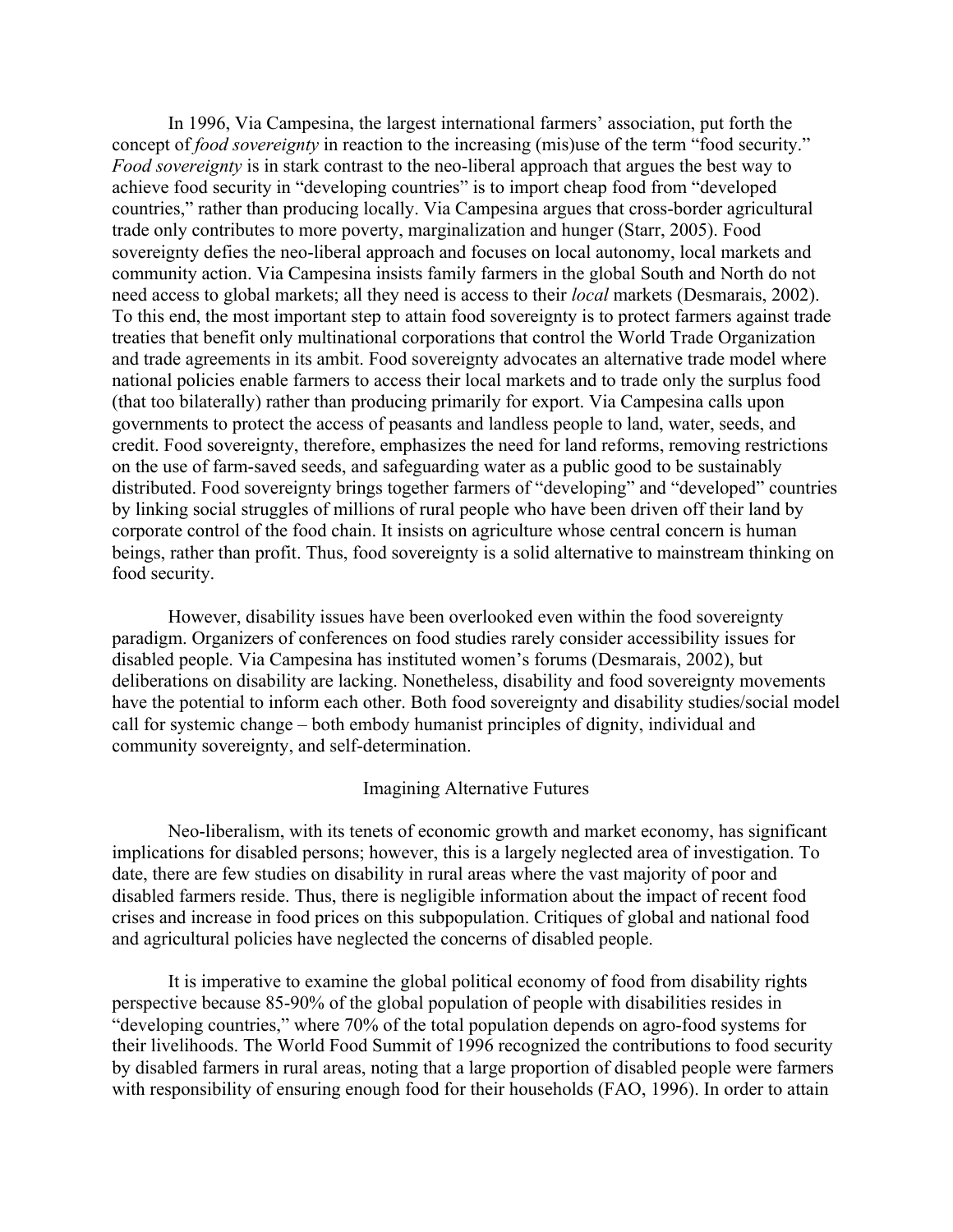human security for all, it is essential to overhaul the dominant anti-poverty perspective on food security and shift towards the combined approaches of food sovereignty and disability rights to understand the socio-economic implications of global agri-food systems for the entirety of humankind that embodies a range of physical and cognitive abilities.

People with physical and cognitive variations have been largely marginalized from the economic growth agenda for years. Instead of advocating alternatives, even the disability movement has rallied for inclusion in the dominant economic growth model (Yeo, 2005). Consequently, while many other grassroots movements are campaigning against international financial institutions and the World Bank's "poverty reduction" strategies on the grounds that the Bank's approach perpetuates poverty, disability activists are fighting for inclusion within the Bank's policies. Instead of sham inclusion in the idolatry of economic growth (with its concomitant environmental and human costs), meaningful change can be attained by building horizontal alliances with other social movements such as peasant mobilization, ecological movements, labor organizations, coalitions of racialized peoples and indigenous populations, progressive media as well as with larger endeavors for global peace and justice. It is true that other social movements may not be always inclusive of disability, and advocacy may be required in order to gain recognition within these groups. However, as Yeo (2005) surmises, disabled people can ally with other grassroots social movements that believe in transformative politics and systemic change or get co-opted by "half-hearted invitations for inclusion in the very agenda that causes poverty and disables people" (p. 26).

#### Concluding Remarks

This essay has brought together several arguments. While food security is one of the cornerstones of human security, this paper has contended that a limited focus on food security in terms of economic access to food is problematic. Expanding the notion of human security to include food sovereignty is both necessary and desirable. Food sovereignty interrogates the social and economic relations of food production, distribution and consumption – it resists processes of neo-liberal globalization that is transforming the diversity of localized food systems into a more homogenous world system controlled by a few large corporations and trade agreements.

Food security, poverty and disability are inherently political issues. While individual experiences of living with pain, illness or impairment cannot be discounted, disability is much more than a question of health or illness - it is primarily a social construction, where people with bodily variations live under certain social arrangements that are exclusionary in nature. Likewise, poverty cannot be abolished until the very system of economic growth and neo-liberalism that lavishes a few and impoverishes the masses is brought under scrutiny.

Furthermore, this essay has called for re-imagining disability activism by recognizing common ground with resistance movements of other disenfranchised peoples. The processes that affect disabled people are similar to those that marginalize many others. Alliances with other progressive movements are crucial for broad-based changes to address the underlying causes of food insecurity, poverty, and disablism. Unless structural and societal causes of deprivation and discrimination are addressed, progress towards human security remains a pipedream.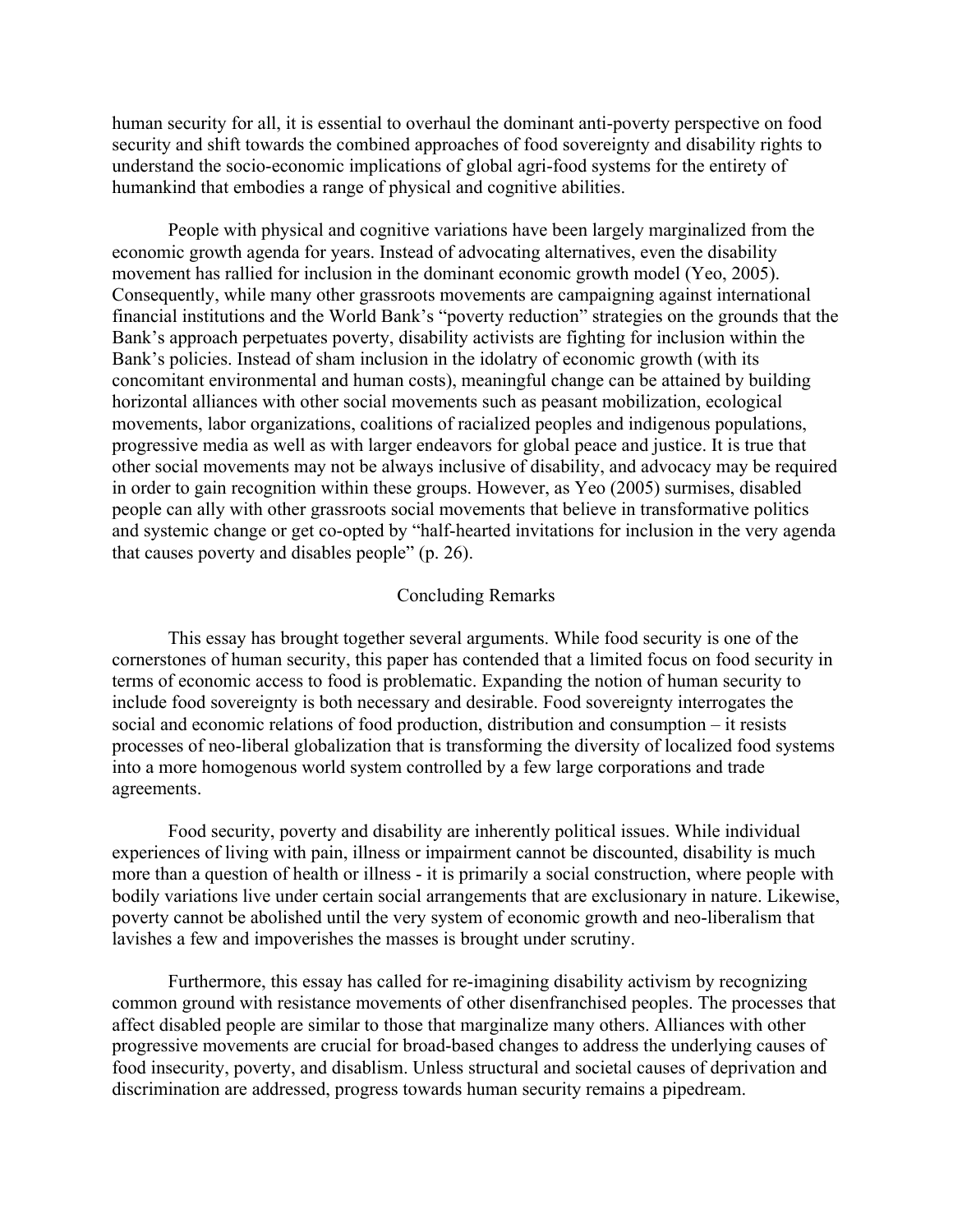**Vanmala Hiranandani, Ph.D.,** is Assistant Professor at Dalhousie University School of Social Work, Canada, with prior teaching appointments at York University, Toronto and University of Northern Iowa, USA. She worked in India previously as a medical social worker and on research projects concerning women, health, development and indigenous populations. Her research encompasses health consequences of development policies and economic globalization; food sovereignty; disability studies; anti-racist and anti-colonial thought; and participatory research.

## References

- Albert, B., McBride, R., & Seddon, D. (2002, September). *Perspectives on disability, poverty & technology - A report to Healthlink Worldwide and GIC Ltd.* Norwich, UK: Overseas Development Group, University of East Anglia.
- Armour, B. S. & Pitts, M. (2006). Food for thought: Food stamps, food insecurity and disability. Paper presented at the annual meeting of the Economics of Population Health: Inaugural Conference of the American Society of Health Economists, Madison, WI, USA. Retrieved February 15, 2008, from http://www.allacademic.com/meta/p93440\_index.html
- Canadian Council on Social Development. (2003). Two themes: Workplace issues and personal security. Retrieved April 6, 2008, from http://www.ccsd.ca/drip/research/dis10/index.htm
- Coleman, W. D. (2003). *Globality and transnational policy-making in agriculture: Complexity, contradictions, and conflict.* Working Paper Series. Hamilton, ON: McMaster University Institute on Globalization and the Human Condition.
- Commission on Human Security. (2003). *Human security now.* New York: Author. Retrieved May 20, 2008, from http://www.humansecuritychs.org/finalreport/English/FinalReport.pdf
- Desmarais, A. A. (2002). The Via Campesina: Consolidating an international peasant and farm movement. *Journal of Peasant Studies, 29*(2), 91-124.
- Dube, A.K. & Charowa, G. (2005). *Are disabled peoples' voices from both south and north being heard in the development process?* Retrieved May 20, 2008, from http://www.disabilitykar.net/research/thematic\_voices.html
- Durham, M. (2002). Poverty, disability and impairment in the developing world. Retrieved April 7, 2008, from http://www.disabilitykar.net/pdfs/odg-summary.pdf
- Egziabher, T. B. (2003). How (not) to feed Africa. *New Internationalist, 353,* 14-15.
- Elwan, A. (1999, December). Poverty and disability: A survey of the literature. *Social Protection Discussion Paper Series.* Washington, DC: The World Bank.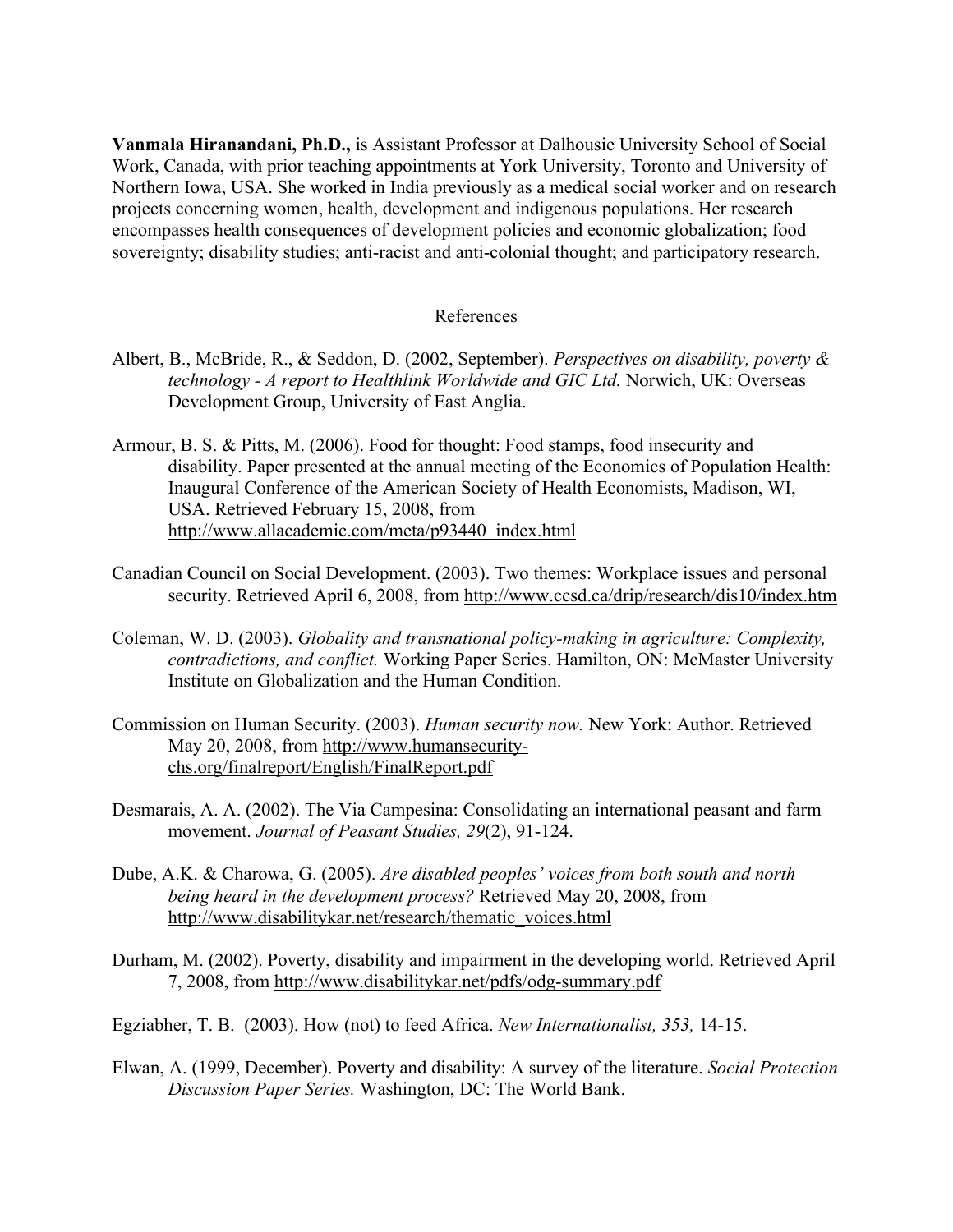- EPW. (2008, June 14). Editorial: Right to food versus right to profit. *Economic and Political Weekly*, p. 7.
- Escobar, A. (1995). *Encountering development: The making and unmaking of the Third World*. Princeton, New Jersey: Princeton University Press.
- FAO (Food and Agriculture Organization). (2004a). *The state of food insecurity in the world.*  Rome, Italy: Author. Retrieved February 28, 2008, from ftp://ftp.fao.org/docrep/fao/007/y5650e/y5650e00.pdf
- FAO. (2004b). *FAO's input to the proposal of the UN Ad Hoc Committee on a 'Comprehensive and Integral International Convention on Protection and Promotion of the Rights and Dignity of Persons with Disabilities.'* Retrieved May 4, 2008, from http://www.un.org/esa/socdev/enable/rights/uncontrib-fao.htm
- FAO. (2000). *The state of food insecurity in the world 2000.* Geneva: Author.
- FAO. (1996, November 13-17). *World Food Summit.* Rome, Italy: Author.
- Gershman, J., & Irwin, A. (2000). Getting a grip on the global economy. In J. Y. Kim, J. V. Millen, & A. Irwin (Eds.), *Dying for growth: Global inequality and the health of the poor* (pp. 11-43). Monroe, Maine: Common Courage Press.
- Grebmer, K. V., Fritschel, H., Nestorova, B., Olofinbiyi, T., Pandya-Lorch, R., Yohannes, Y. (2008). *Global hunger index: The challenge of hunger 2008.* Washington, DC: International Food Policy Research Institute.
- Green, M. & Hulme, D. (2005). From correlates and characteristics to causes: Thinking about poverty from a chronic poverty perspective. *World Development, 33*(6), 867-880.
- Gordeuk, V. R., & Boelaert, J. R. (2002). Protein energy malnutrition and risk of tuberculosis infection. *The Lancet, 360*, 1102.
- Hardikar, J. (2006, January 18). Farming and indebtedness: Loan after loan. Retrieved June 7, 2007, from http://www.indiatogether.org/2006/jan/agr-landloans.htm
- Helander, E. (1993) *Prejudice and dignity: An introduction to community-based rehabilitation*. New York: United Nations Development Program.
- Hiranandani, V. S. (2008). Food security as a social movement in neo-liberal times: Envisaging a role for social sciences. *The International Journal of Interdisciplinary Social Sciences, 2*(5), 39-48*.*
- IATP (Institute for Agriculture and Trade Policy). (2006). *WTO Agreement on Agriculture: A decade of dumping: US dumping on agricultural markets.* Minnesota: Author.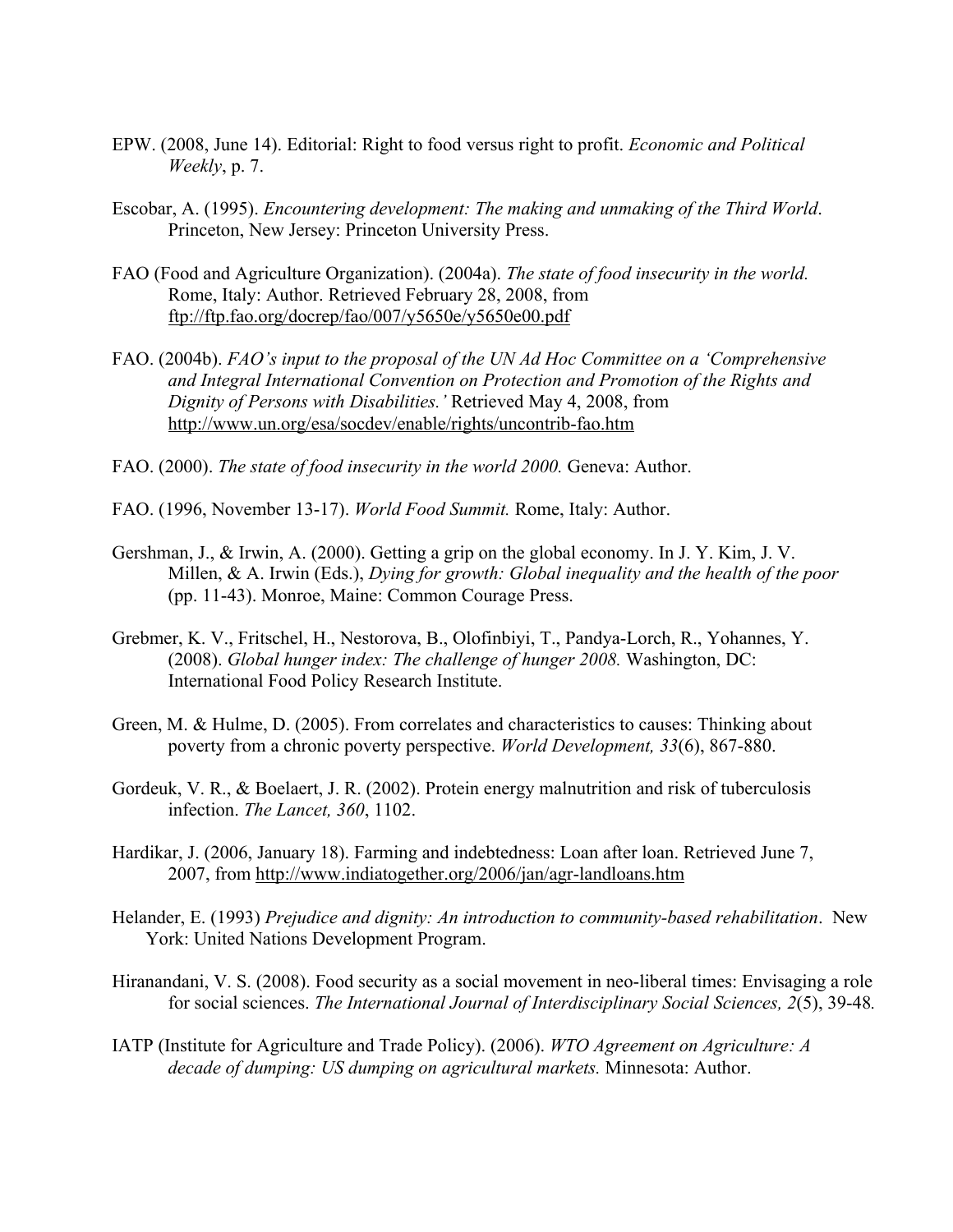- IATP. (2005). *Planting the rights seed: A human rights perspective on agricultural trade and the WTO.* Minneapolis, MN: Author.
- Jeromi, P. D. (2007, August 4). Farmers' indebtedness and suicides: Impact of agricultural trade liberalization in Kerala. *Economic and Political Weekly,* 3241-3247.
- Kadiyala, S., & Gillespie, S. (2004). Rethinking food aid to fight AIDS. *Food and Nutrition Bulletin, 25*(3), 271-282.
- Madeley, J. (2002). *Food for all.* London: Zed Books.
- Mander, H. (2008, April 26). Living with hunger: deprivation among the aged, single women and people with disability. *Economic & Political Weekly,* 87-98.
- Patel, R., Balakrishnan, R., & Narayan, U. (2007). Explorations on human rights. *Feminist Economics, 13*(1), 87-116.
- Rosset, P. M. (2006). *Food is different: Why we must get the WTO out of agriculture*. Halifax, NS: Fernwood.
- Sainath, P. (2007a, February 25). 1400 suicides in one region alone last year. Two million in 'maximum distress.' *Counterpunch*. Retrieved April 20, 2007, from http://www.counterpunch.org/sainath02242007.html
- Sainath, P. (2007b, April 07). And meanwhile in Vidarbha. Retrieved April 20, 2007, from http://www.indiatogether.org/2007/apr/psa-meanwhile.htm
- Sharma, D. (2000). Selling out: The cost of free trade for India's food security. In J. Madeley (Ed.), *Trade and hunger: An overview of case studies on the impact of trade liberalization on food security.* Stockholm, Sweden: Forum Syd.
- Shiva, V. (2004a). Stolen harvest: The hijacking of global food supply. In M. Fort, M. A. Mercer, & O. Gish (Eds.), *Sickness and wealth: The corporate assault on global health* (pp. 107- 117). Cambridge, MA: South End Press.
- Shiva, V. (2004b). The future of food: Countering globalization and recolonization of Indian agriculture. *Futures, 36*. 715-732.
- Starr, A. (2005). *Global revolt: A guide to the movements against globalization.* London & New York: Zed.
- Stoett, P. (2000). *Human and global security: An exploration of terms.* Toronto: University of Toronto Press.